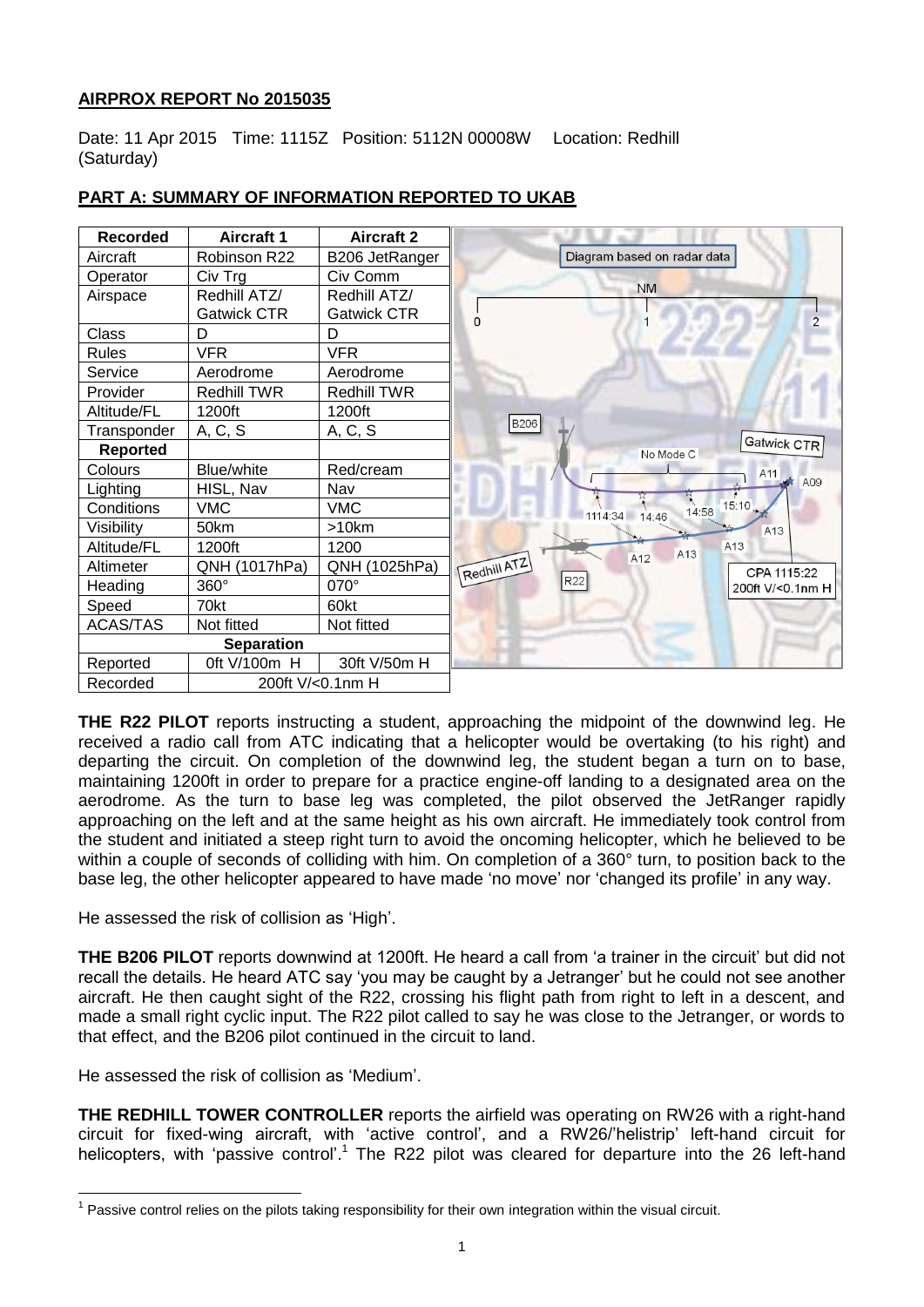circuit 'during airfield training detail', followed by the cleared departure of the B206 into the 26 lefthand circuit, carrying out a 5 minute pleasure flight. Both helicopters established onto the downwind leg with the B206 pilot following the R22, and visually closer/tighter to the aerodrome than the R22. The R22 pilot was advised that the faster B206 may overtake on the left side. Some moments later, the R22 pilot advised of the close proximity of the B206 when turning left base. The B206 pilot later reported that the R22 was in sight.

#### **Factual Background**

The weather at Gatwick was recorded as follows:

METAR EGKK 111120Z 30015KT 9999 FEW032 12/05 Q1018

#### **Analysis and Investigation**

## **CAA ATSI**

The R22 pilot was operating in the Redhill RW26 helicopter circuit, south of the airfield. Redhill operate a system of 'passive control' in the helicopter circuit, and pilots are required to obtain a briefing from ATC prior to flying in the helicopter circuit. The B206 pilot did not obtain a briefing prior to operating in the circuit. The B206 became airborne in the RW26 left-hand circuit, and the Redhill Tower controller informed the R22 pilot that they might be 'overtaken on their left-hand side by the Jetranger'. The R22 pilot reported that they were visual. The R22 pilot subsequently reported to Redhill Tower that the B206 got very close. The B206 pilot reported that when the Tower controller passed Traffic Information to the R22 he could not see the R22. He then saw the R22 pass from right to left in the descent, and assessed the risk of collision as medium. The R22 pilot stated that he received a call from Redhill Tower that the B206 would be overtaking to his right (this was not stated on the RT) and departing the circuit. The R22 pilot stated that as the turn to base leg was completed he saw the B206 approaching his port side at the same level. The R22 pilot took control of the helicopter from his student and initiated a steep right turn to avoid. The ATSU advised that Traffic Information would normally be provided to each pilot about the other joining the circuit but it was noted that on this occasion Traffic Information was not passed to either pilot until just prior to the B206 passing the R22.

## **UKAB Secretariat**

The R22 and B206 pilots shared an equal responsibility for collision avoidance and not to operate in such proximity to other aircraft as to create a collision hazard<sup>2</sup>. An aircraft operated on or in the vicinity of an aerodrome shall conform with or avoid the pattern of traffic formed by other aircraft in operation<sup>3</sup>.

#### **Summary**

An Airprox was reported when a Robinson R22 and a B206 Jetranger flew into proximity at 1115 on Saturday 11<sup>th</sup> April 2015. Both pilots were operating under VFR in VMC in the Class D airspace of the Redhill ATZ in receipt of an Aerodrome Control Service from Redhill Tower.

## **PART B: SUMMARY OF THE BOARD'S DISCUSSIONS**

Information available consisted of reports from the pilots of both aircraft, radar photographs/video recordings and a report from the appropriate ATC authority.

The Board first considered the pilots' actions. The R22 pilot was instructing a student in the RW26LH 'passive' visual circuit and had recalled Traffic Information on a helicopter which would overtake on

 2 SERA.3205 Proximity.

 $3$  SERA.3225 Operation on and in the Vicinity of an Aerodrome.